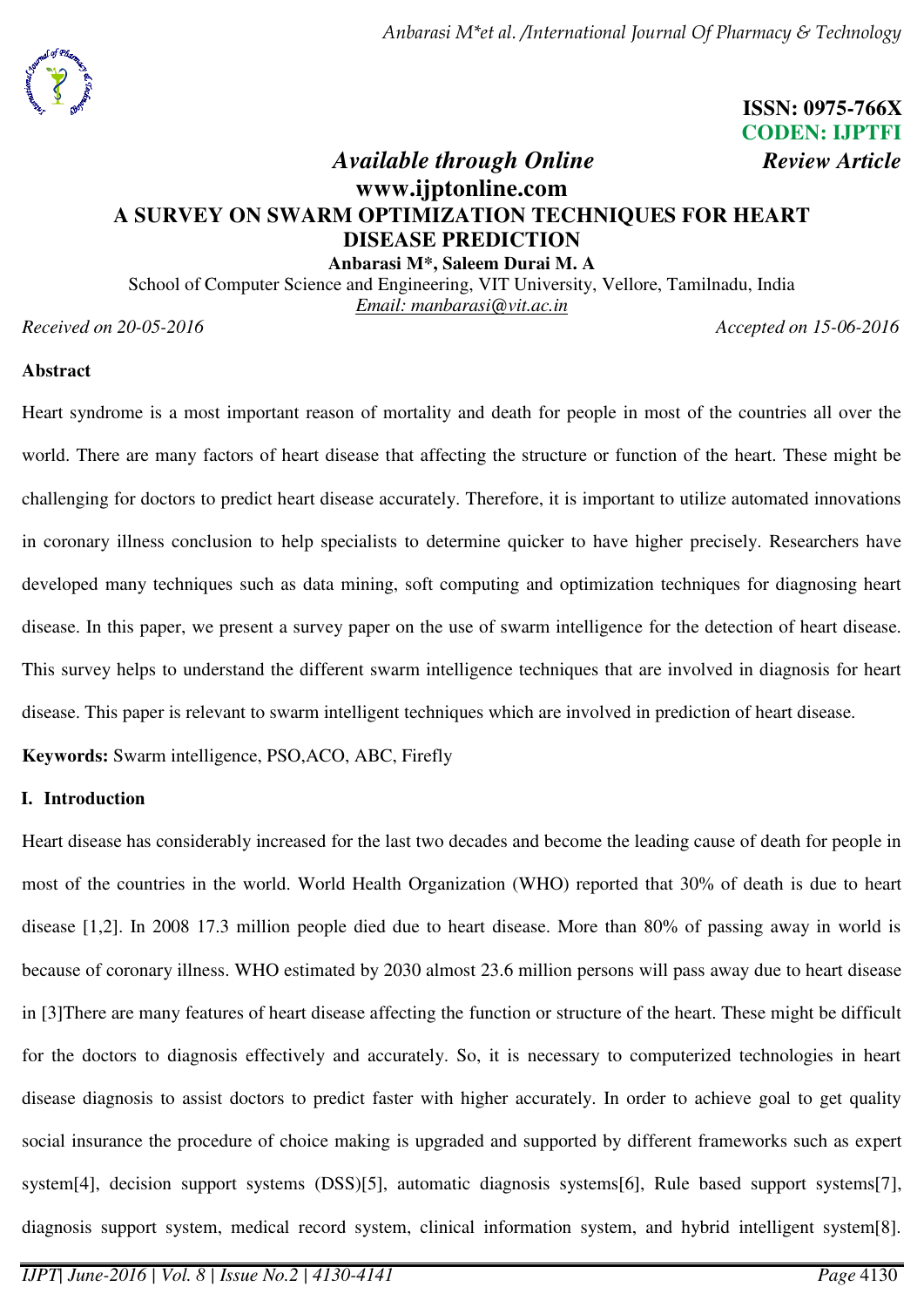Several data mining, machine learning, artificial intelligence, pattern recognition, soft computing and optimization techniques have been proposed for heart disease diagnosis. Now a days there are many heart disease diagnosis systems depends on data mining, soft computing, optimization and hybrid approaches that have been proposed. In this paper we have discussed heart diagnosis prediction using swarm intelligent techniques.

Swarm optimization is based on the behavior of animals like birds, fish, honey bees etc. their characteristic wonder clarifies us the, communication and interaction with each entities, this minimizing so as to learn helps us to define an issue their aggregate expense. SI becomes vital research area for engineers, bioinformatics, computer scientists, operational researchers, economists, and many other disciplines. SI can solve the problems that the natural intelligent swarms can solve in several engineering areas of real world. Artificial bee colony is one of the most recently defined SI algorithm by Dervis araboga in 2005[9] motivated by the intelligent behavior of honey bees. Their natural sensation explains us the recognition, message and contact with each entities this information helps us to detail an issue by minimizing their overall expense. Firefly algorithm proposed by yang for global optimization problems[10] Fireflies emit light to attack the prey. The blinking light is expressed in such a way that it is related with the objective function to be optimized. In optimization, each fly is similar to a solution and the fly with the extreme power of brightness is considered as an optimal result. Pso[11] a population based algorithm has been useful typical data mining tasks such as clustering, classification, association analysis and regression. Cuckoo search recently developed by yang and deb in 2009, it is efficient in giving global optimization problems. This algorithm is enhanced by Lvy flights[12] rather than by simple isotropic random walks. [13] improved the algorithm by formulating a modified cuckoo search algorithm, [14] extended it to multiobjective optimization problem

#### **II. Swarm Optimization Techniques**

#### **II.I Artificial bee colony(ABC)**

Artificial Bee Colony (ABC) Optimization is used for solving various multidimensional optimization problems [15]. ABC algorithm plays intelligent performance of real honey bee colonies. The main advantage in ABC allows the results to converge to the optimal solution quickly and also it is simple and easy to implement because it has fewer control parameter to configure, it moderates the total cost and very effective in solving fuzzy problems.

This algorithm is iterative algorithm and consists of four levels, named as initialization level, employed bee level, onlooker bee level and scout bee level.

Initialization Level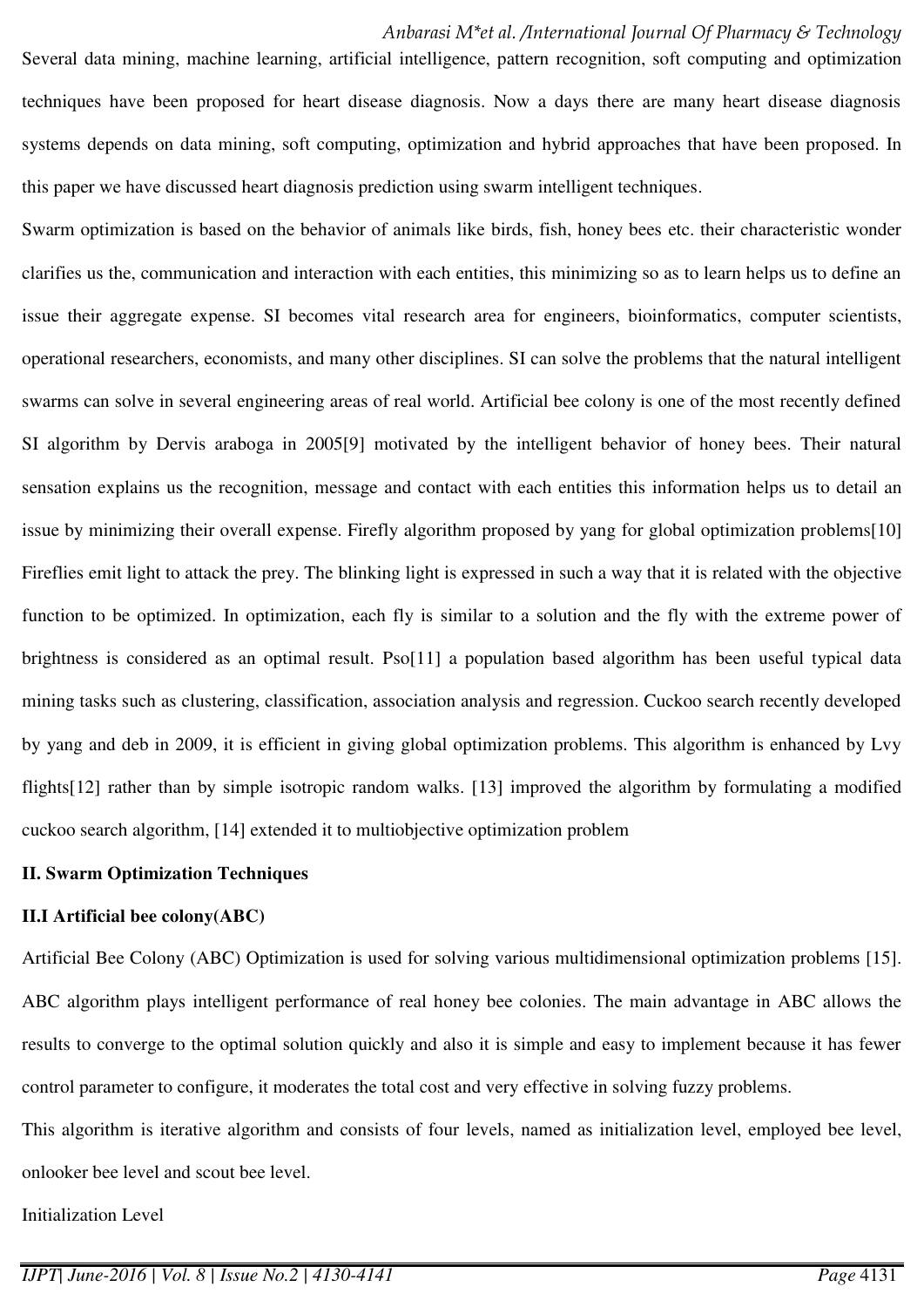# REPEAT

Employed Bees Level

Onlooker Bees Level

Scout Bees Level

Memorize the best solution achieved so far

# UNTIL (Cycle = Maximum Cycle Number or a Maximum CPU time)

In Initialization level it will find the quantity of employed bees  $(M)$ , find the boundary value for the population, create food source positions, calculate the objective and fitness values of the solutions. In Employed bees level try to increase the food source which is feasible solution for the optimization problem and created in initialization of the algorithm. The employed bees silage food sources and move position information about them to the hive. Almost 50% of the bee population in a stockpile goes to this group. In onlooker bees level search all over the place the solutions of employed bees by seeing data shared by employed bees, estimate the food sources to choice a precise source with rich juice. In scout bee level, if an employed bee could not progress self-solution in a certain time or a limit which is determined for the population in initialization of the algorithm, this employed bee becomes a scout bee. After a novel solution is created for this scout bee, the scout bee turns into employed bee, again. The bee calculates the food source over the fitness rate of a certain food source is higher than the previous food source. The bee deletes the memory of the previous one and memorizes the existing one. These three steps are repeated until a termination criteria is satisfied, [16,] used hybrid algorithm ABC with KNN algorithm this could be an alternative way for heart disease prediction. [17]

Initially removed the redundant features using metaheuristic algorithm to get the optimal feature subset and then they have used ABC algorithm to identify the disease data and then evaluate the fitness of ABC using SVM approach. The results shows that the good classification accuracy with only seven features.[18] classify the attributes in to a tree structure, removing the fuzziness to get absolute rules for the prediction process and then applied optimization technique for coronary heart disease and achieved better predict results.

# **II.II Ant colony optimization (ACO)**

ACO studies artificial structures that take motivation from the activities of real ant colonies and which are used to resolve discrete optimization issues. ACO was firsly proposed by Dorigo et al [19,20]. The inspiration of the ACO is the reflection of real ants capable to find the direct path from a source of food to their nest. [21] first they have used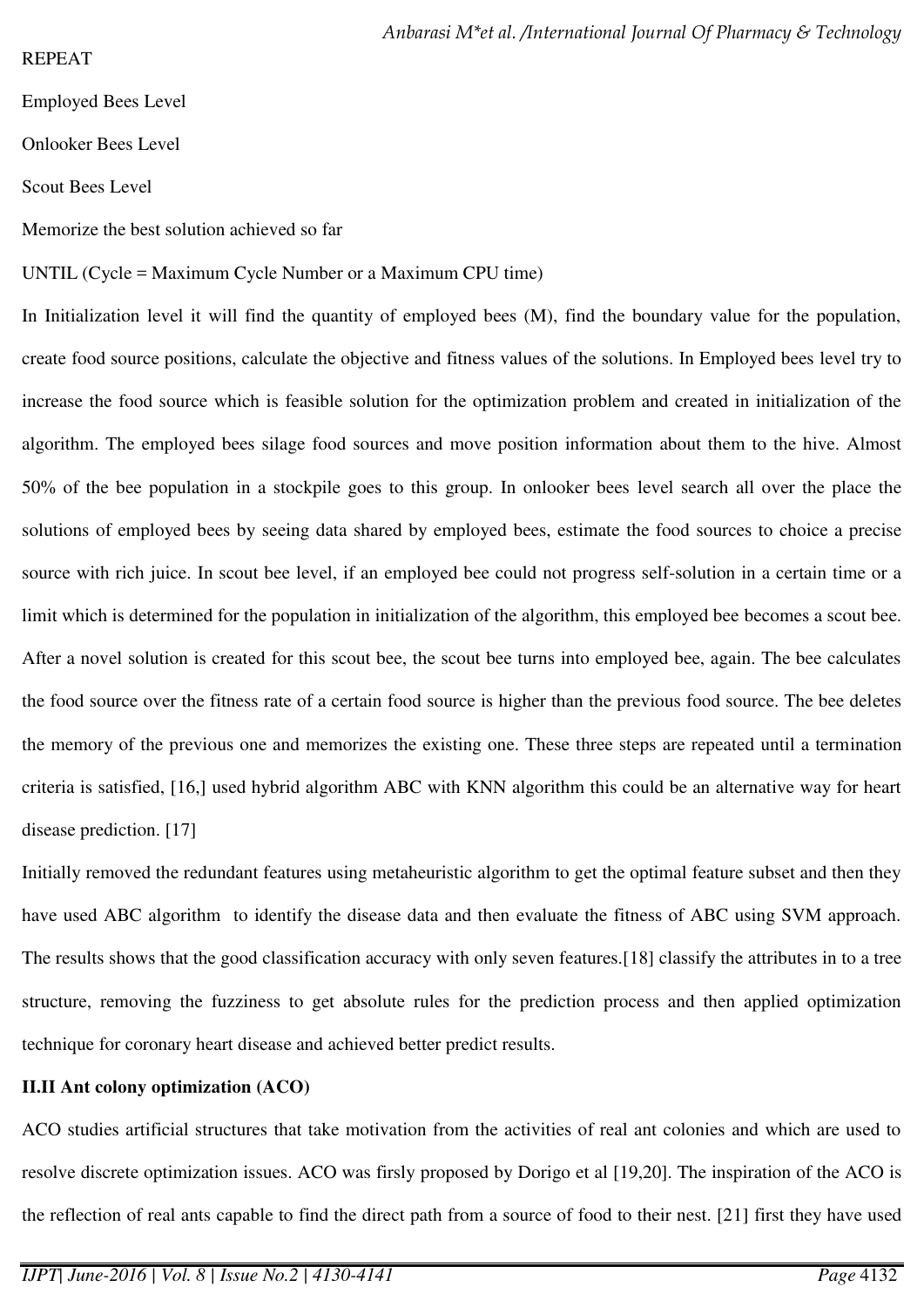data mining concept to find the support and then considered support as a weight of symptom which will be the initial pheromone value of ant using these methods they increase detection rate in the early stage.

The key parameters involved in ACO are: number of ants n; number of iterations p; exponents  $\alpha$  and  $\beta$ ; pheromone evaporation rate  $\rho$ ; and pheromone reward factor.

The process starts by generating m random ants(solution).

An ant  $k(k=1,2...n)$  denotes a result string, with a chose value for each variable.

An ant is calculated according to an objective function.

Consequently, pheromone focus related with each possible route(variable value) is changed in a way to reinforce good solutions as follows:

 $\tau$ ij(a)= $\rho \tau_{ij}(t-1) + \Delta \tau_{ij}$ ; t = 1,2, .....N

Where N is the number of iterations (generation cycles);  $\tau_{ij}(a)$  is the revised focus of pheromone associated with option lij at iteration a,  $\tau_{ij}$  (a - 1) is the focus of pheromone at the previous iteration(a-1);  $\Delta \tau_{ij}$  = change in pheromone focus; and  $p =$  pheromone evaporation rate (0-1). The reason for permitting pheromone vanishing is to avoid too strong influence of the old pheromone to avoid premature solution stagnation.

Pseudo code for Ant Colony Optimization

Begin:

Initialize the pheromone trials and factors;

Generate population of m1 solutions (ants);

For each individual ant  $k \in m1$ : calculate fitness (k);

For each ant decide its best position;

Determine the greatest global ant;

Update the pheromone trail;

Check if termination = true;

End;

Pheromone focus  $\Delta \pi$ ij is calculated as

 $Δπij = \sum_{k=1}^{n} \begin{cases}$  *m k <sup>k</sup> R fitness*  $\frac{1}{1}$  0 / *otherwise if option l is chosen by ant k ij*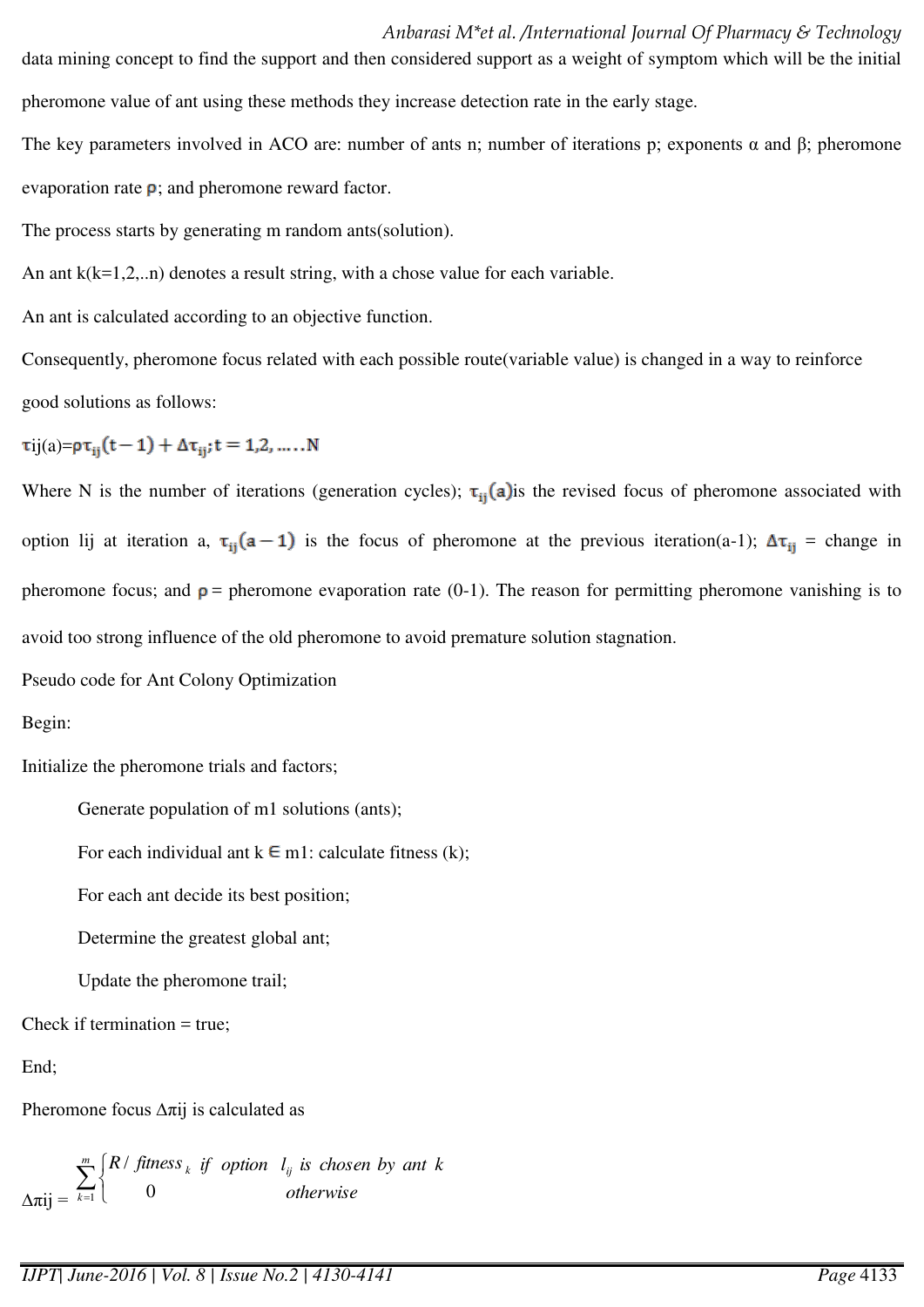calculated for ant k. It is well-known that the quantity of pheromone gets higher as the solution improves Once the pheromone is updated then an iteration, the next iteration starts by changing the ants' paths (i.e. associated variable values) in a way that respects pheromone focus and also some heuristic first choice. As such, an ant k at iteration a will change the value for each variable according to the following probability

Where R is a constant called the pheromone reward feature; and fitnessk is the value of the objective function that is

$$
\text{Pij}(k,a) = \frac{\left[\pi_{ij}(a)\right]^{\alpha} \times \left[\eta_{ij}\right]^{\beta}}{\sum_{t_{ij}} \left[\pi_{ij}(a)\right]^{\alpha} \times \left[\eta_{ij}\right]^{\beta}}
$$

Where  $Pij(k,a)$  = probability that option lij is chosen by ant k for variable I at iteration a;

 $\pi$ ij(a) = pheromone focus associated with option lij at iteration a;

ηij =heuristic factor for selecting among existing choices and is an indicator of how good it is for ant k to select option lik.

α and β are exponent restrictions that control the relative importance of pheromone focus versus the heuristic factor. Ants go through the food while laying down pheromone trails. Shortest path is learned via pheromone trails in the following ways: each ant moves at random, pheromone is deposited on path, shorter path, more pheromone rails (positive feedback sys) and ants follow the intense pheromone trails)

II.III Firefly algorithm (FA)

FA is one of the recent swarm intelligent methods proposed by Yang [22] and is a meta-heuristic algorithm that depends on blinking behavior of fireflies in nature to find global optimal solution in search space for special problems. FA is actually greater in solving noisy non-linear optimization problems. The FA looks like to be a good optimization tool in part due to the outcome of the attractiveness function which is an exclusive to the firefly behavior.

Flashing features of fireflies is used to develop firefly-inspired algorithm. Firefly Algorithm [23,24] use the following three idealized rules: •due All the fireflies are unisex so it means that one firefly is paying attention to other fireflies regardless of their sex.

• Attractiveness and brightness are comparative to each other, so for any two blinking fireflies, the less bright one will move near the one which is brighter. Attractiveness and illumination both decrease as their distance increases. If there is no one brighter than other firefly, it will move randomly.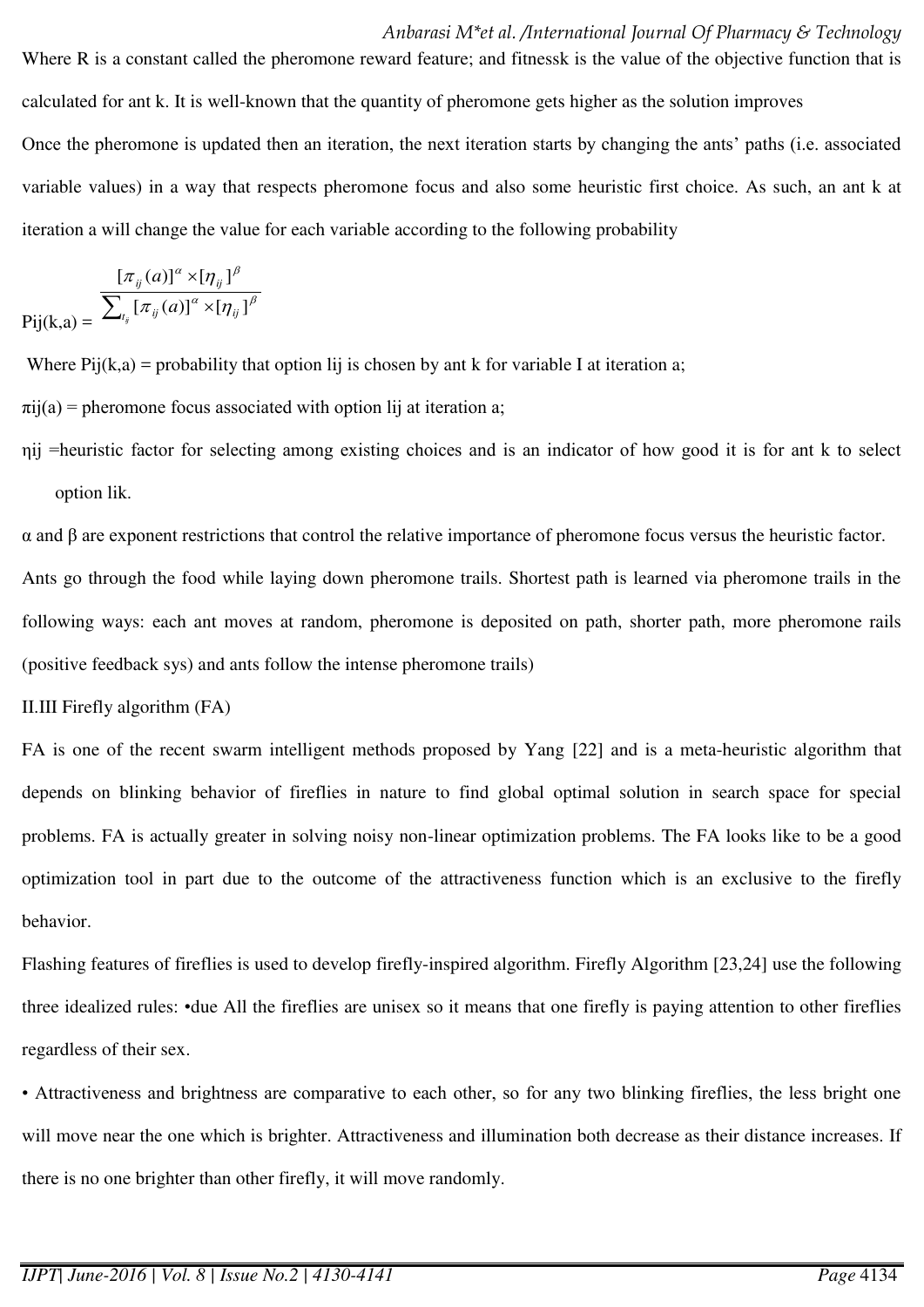• The illumination of a firefly is determined by the assessment of the objective function. For a maximization problem, the illumination is merely proportional to the value of the objective function. Other forms of the illumination could be defined in a same way to the fitness function in genetic algorithms.

Pseudo code of the firefly algorithm

Objective function  $f(x)$ ,  $x = (y1, ..., yd)T$ 

Generate initial population of fireflies ym  $(m = 1, 2, ..., n)$ 

Light intensity Im at ym is determined by f(ym)

Define light absorption coefficient  $\gamma$ 

while (t <MaxGeneration)

for  $m = 1$ : n all n fireflies

for  $p = 1$ : i all n fireflies

if  $(Ip > Im)$ , Move firefly m near p in d-dimension; end if

Attractiveness differs with distance r via  $exp[-\gamma r]$ 

Estimate new solutions and update light intensity

end for p

end for m

Rank the fireflies and discover the current best

end while

Postprocess results and visualization

FA has been effectively applied to a huge amount of challenging combinational optimization problems as well as NPhard problems In addition, the firefly algorithm is greatly further effective in finding the global optima with higher success rates than genetic algorithms (GAs) and PSO [25]. Firefly algorithm is an effective and successful in optimizing continuous optimization problems [26] as well as discrete optimization problems.[27] introduce chaos into FA so as to increase its global search mobility for robust global optimization results shows that its better than ordinary FA. The Firefly algorithm seems to perform better for higher levels of noise. Firefly algorithm has some disadvantage such as getting trapped into several local optima. Firefly algorithm does local search as well and sometimes is unable to completely get rid of them. Firefly algorithm factors are set fixed and they do not change with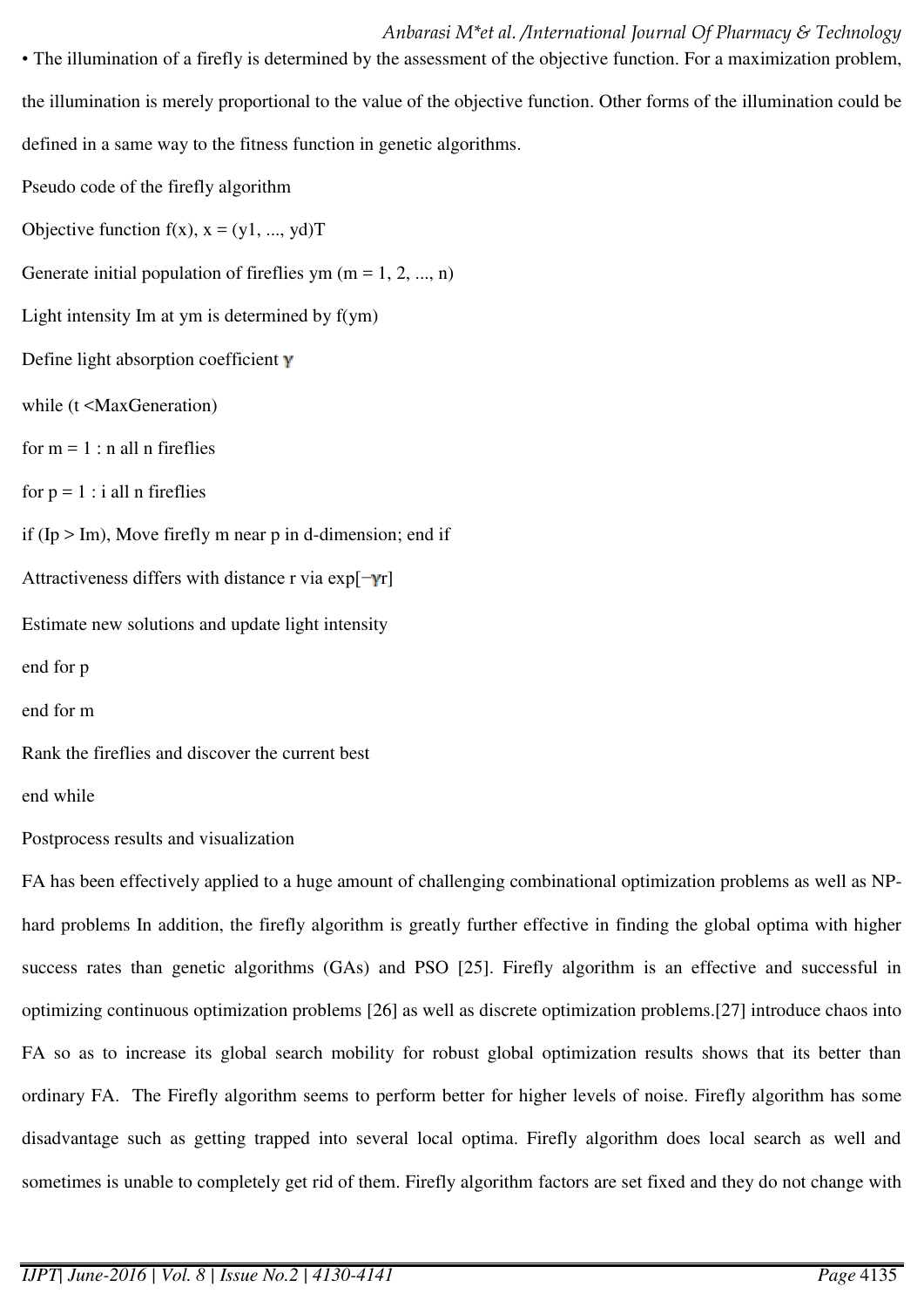#### *Anbarasi M\*et al. /International Journal Of Pharmacy & Technology*

the time. In addition Firefly algorithm does not remember any history of better situation for each firefly and this causes them to move irrespective of its previous better situation, and they may end up missing their situations.

#### **II. IV Particle swarm optimization (PSO)**

PSO has been used to solve numerous optimization problems developed by Kennedy and Eberhart in 1995 [28]. A population based optimization method stimulated by social behavior of bird flocking or fish schooling, PSO consists of a swarm of particles. Each particle exists in at a position in the search space. The fitness of each particle represents the quality of its position. The particles fly over the search space with a certain velocity. The velocity of each particle is based on its own best position found so far and the best possible solution that was found so far by its neighbours. The pseudo code of the procedure is as follows

For each particle

Initialize particle

# END

#### Do

For each particle

Calculate fitness value

If the fitness value is better than the best fitness value (pBest) in history

set current value as the new pBest

#### End

Choose the particle with the best fitness value of all the particles as the gBest

For each particle

Estimate particle velocity according equation (a)

Update particle position according equation (b)

#### End

While when maximum number of iterations reached or lowest error conditions y is not achieved

When there was no noise on the procedure produces, the performance of both algorithms PSO and FA seems to be no different to method to the optimum.

Also Firefly is better than PSO in terms of the time taken for the optimum or near optimum value to be generated provided certain high level of noise where the difference in time taken becomes more evident with the increase in the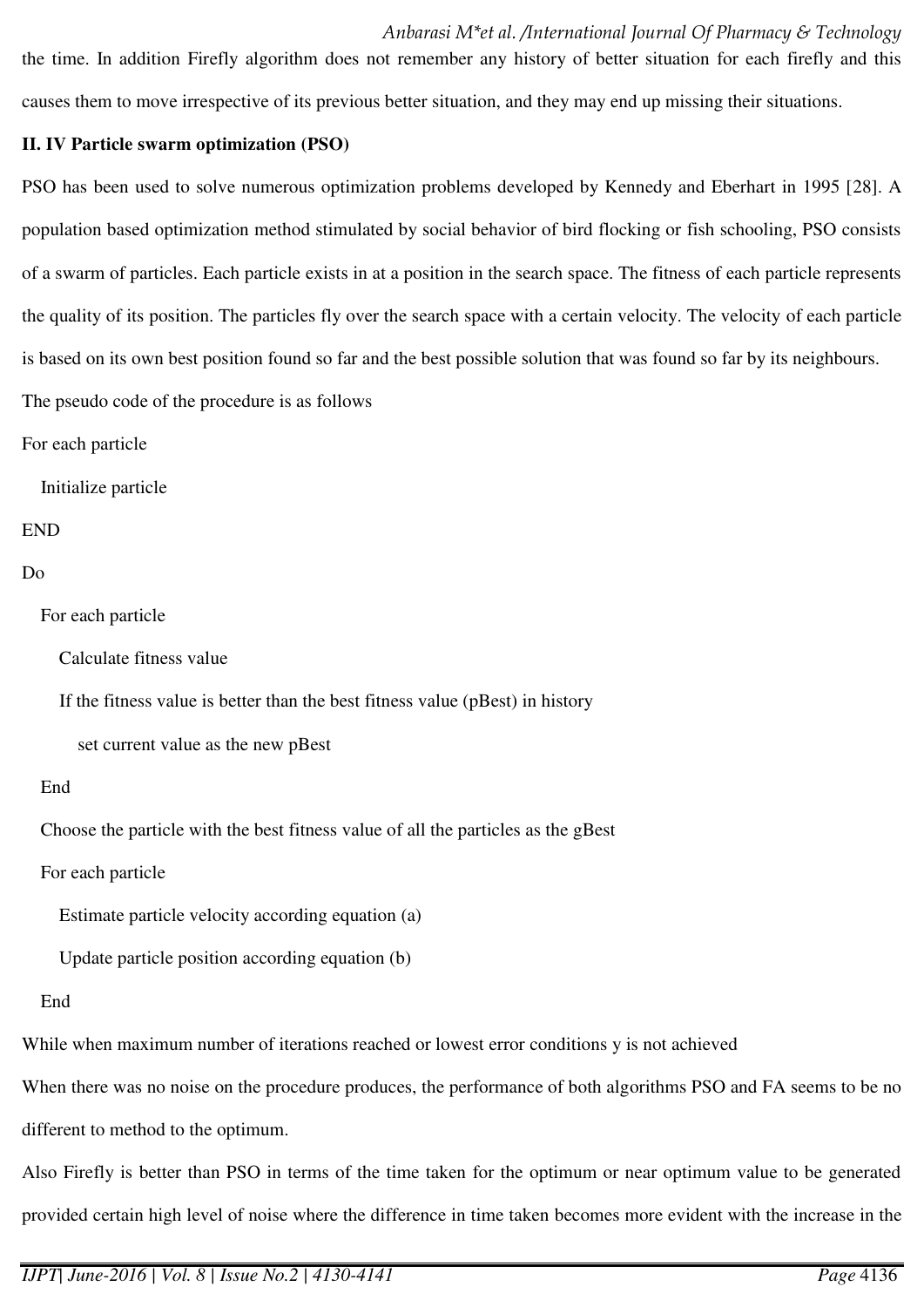level of noise.[25] specified the comparison about the performance of GA, PSO and FA in terms of efficiency and success rate.

# **II.V Cuckoo Search (CS)**

CS algorithm is a novel meta-heuristic method proposed by XinShe Yang [29-34]. This algorithm was inspired by the make brood parasitism of some cuckoo species by placing their eggs in the nests of other host birds. Some host nest can keep direct difference. If an egg is discovered by the host bird and not its own, it will either throw the unknown egg away or simply abandon its nest and build a new nest elsewhere. CS can explore the search space more powerfully than algorithms by standard Gaussian procedure. This benefit combined with both local and search capabilities and guaranteed global convergence, makes cuckoo search very efficiently. The CS algorithm follows three idealized rules: a. Each cuckoo lays one egg at a time, and put its egg in arbitrarily selected nest; b. The finest nests with high quality of eggs will carry over to the next generations; c. The amount of existing host nests is fixed, and the egg placed by a cuckoo is discovered by the host bird with a likelihood. In this instance, the host bird can either throw the egg away or abandon the nest, and build an entirely new nest. The rule-c defined above can be approximated by the fraction probability of the n nests that are replaced by new nests (with new random solutions).

Psedo code for cuckoo algorithm

Objective Function:

 $=(y_1, y_2, y_3, \dots, y_d)$ 

Create a first population of m host nests;

While(t<MaxCreation) or (stop criterion)

Get a cuckoo's nest i randomly and replace its solution by performing Levy flights;

Calculate its quality/fitness Fi

Select a nest *j* among *n* randomly;

if  $(Fi > Fj)$ 

Replace j by the new solution;

# End if

Fraction (Pa) of the not good nests is abandoned and new ones are built;

Keep the best solutions;

Rank the solutions and discover the current best;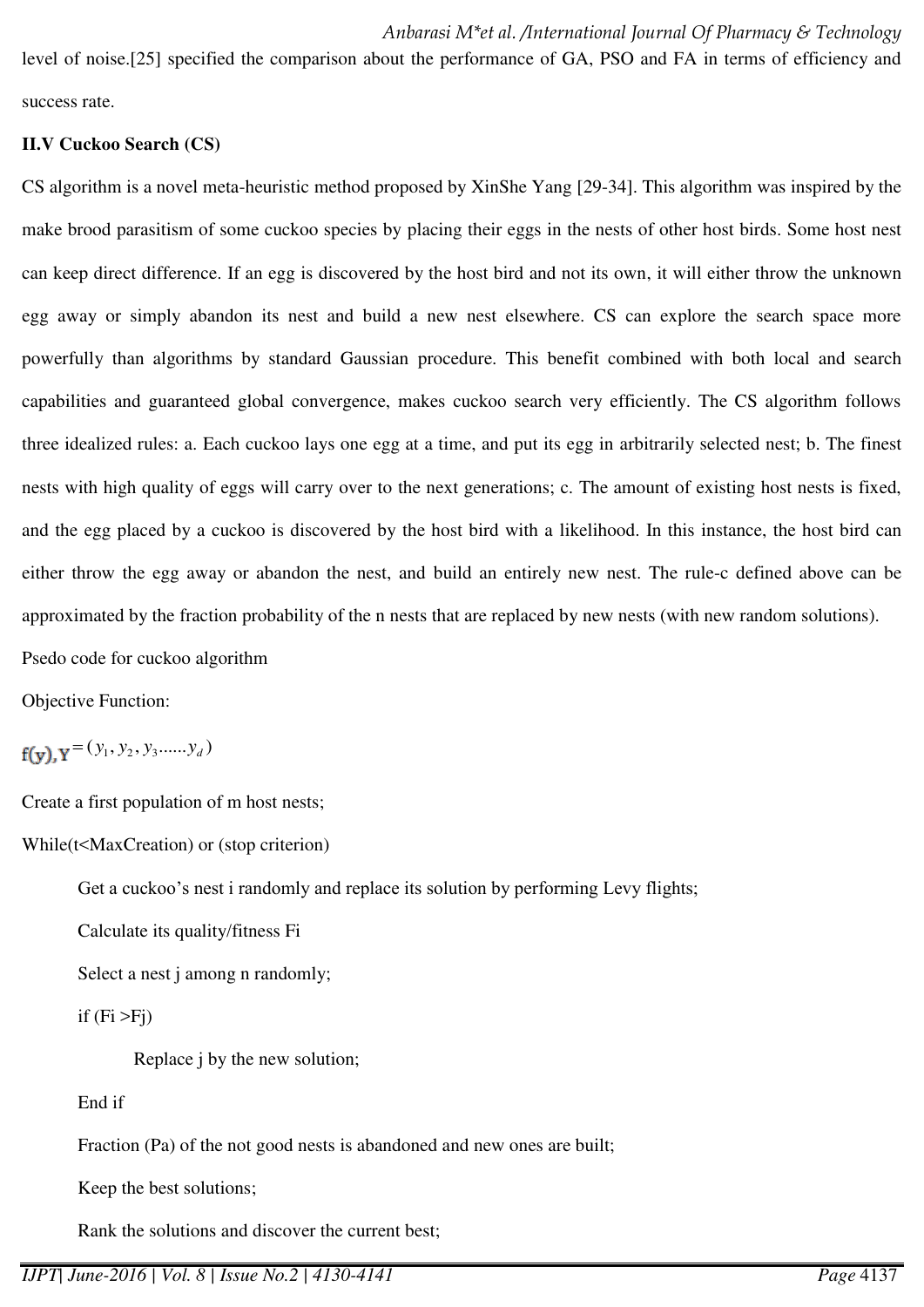Pass the current best solutions to the next generation;

#### End while

The main advantage of this algorithm is its simplicity. In fact, compared with other population- or agent-based metaheuristic algorithms such as PSO and harmony search, there is basically only a single parameter Pa in CS. Hence, it is very easy to be implemented. Recent studies show that CS is potentially far more efficient than PSO and genetic algorithm [36,37] suggested that cuckoo search and differential evolution algorithms deliver more robust outcomes than PSO and ABC.

# **III. Conclusion**

In modern years the swarm intelligence model has received well-known consideration in research, mainly as Artificial Bee Colony Optimization (ABC), Ant Colony Optimization (ACO), Firefly Algorithm, Particle Swarm Optimization (PSO) and Cuckoo Search (CS).These are the best common swarm intelligence metaheuristics for Single and Multi-Objective Problems. This paper presents a comprehensive review of the various swarm intelligence that is used for predicting the heart disease. As part of this review, we have tried to identify the main features of each optimization technique. Among these SI techniques Firefly and Cuckoo both are better when compared with other techniques like ABC, ACO, PSO.

#### **References**

- 1. Huan Liu and hiroshi motoda, Rudy Setiono and Zheng Zhao (2010): Feature Selection: An Everlasting Fronteir in Data Mining:, JMLR: The  $4<sup>th</sup>$  Workshop on Feature Selection and Data Mining.
- 2. Svagowry S.Durairaj and A. Persia(2013): An empirical study on applying data mining techniques for the analysis and prediction of heart disease. Information Communication and Embedded Systems(ICICES).
- 3. Miss. Chaitrali S. Dangare, Dr. Mrs. Sulabha S. Apte (2012): A data mining approach for prediction of heart disease using neural networks, international journal of computer engineering and technology.
- 4. H. Yan, Y. Jiang, J. Zheng, B. Fu, S. Xiao, C. Peng(2004): The internet-based knowledge acquisition and management method to construct large-scale distributed medical expertsystems, Comput. Methods Programs Biomed.1–10.
- 5. E. Salzsieder, L. Vogt, K.-D. Kohnert, P. Heinke, P. Augstein,Model-based decision support in diabetes care, Comput.Methods Programs Biomed, 206–218.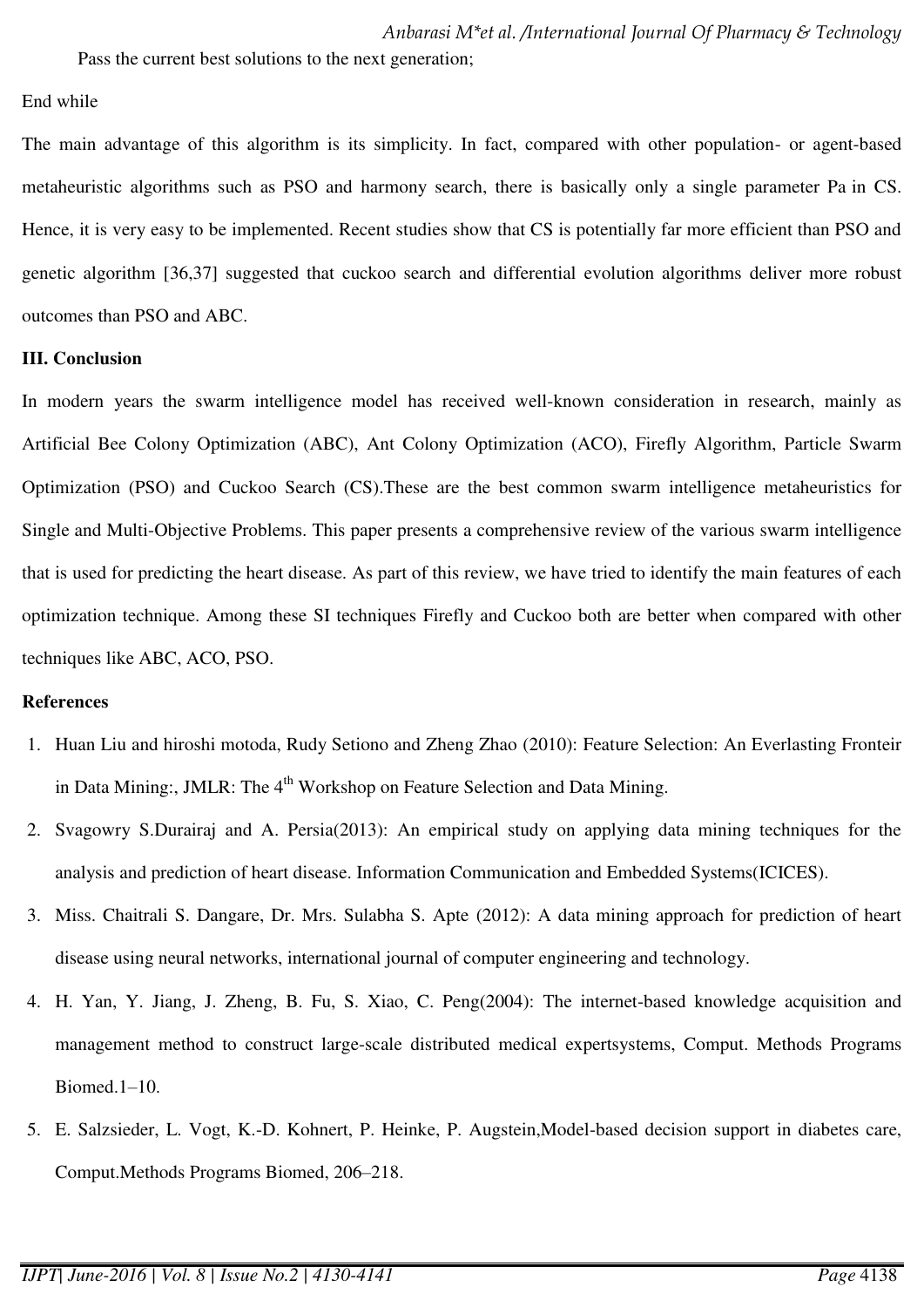- 6. S.˙Ic¸er(2013): Automatic segmentation of corpus collasum using gaussian mixture modeling and fuzzy C means methods, Comput. Methods Programs Biomed, 38–46.
- 7. C. Sáez, A. Bresó, J. Vicente, M. Robles, J.M. García-Gómez(2013): AnHL7-CDA wrapper for facilitating semantic interoperabilityto rule-based clinical decision support systems, Comput.Methods Programs Biomed, 239–249.
- 8. M. Hariharan, K. Polat, R. Sindhu(2014): A new hybrid intelligentsystem for accurate detection of Parkinson's disease,Comput. Methods Programs Biomed. 904–913.
- 9. Karaboga(2005): An idea based on honey bee swarm for numerical optimization, technical report, Computer Engineering Department, Engineering Faculty, Erciyes University.
- 10. X.S. Yang (2010): Firefly algorithm, Levy flights and globaloptimization, Res. Dev. Intell. Syst. XXVI. 209– 218.
- 11. J. Kennedy, R. Eberhart(1995): Particle Swarm Optimization, IEEE International Conference on Neural Networks –Conference Proceedings, 1942–1948.
- 12. Pavlyukevich I (2007): L´evy flights, non-local search and simulated annealing, *J. Computational Physics*, 1830– 1844.
- 13. Walton, S., Hassan, O., Morgan, K., and Brown, M.R(2011): Modified cuckoo search: a new gradient free optimization algorithm. *Chaos, Solitons & Fractals*, 44(9), 710-718.
- 14. Yang, X.S. and Deb, S.(2012): Multiobjective cuckoo search for design optimization, *Computers and Operations Research*, doi:10.1016/j.cor.2011.09.02644.
- 15. Karaboga, C. Ozturk, N. Karaboga, and B. Gorkemli(2012): Artificial bee colony programming for symbolic regression, *Information Sciences*, 1-15.
- 16. Ismail Babaoglu, Mustafa Servet Kıran, Erkan Ulker, and Mesut Gunduz (2013): Diagnosis of Coronary Artery Disease Using Artificial Bee Colony and K-NN Algorithms, International journal of computer and communication Engineering,2(1), 56-59.
- 17. B. Subanya, Rajalaxmi, R.R (2014): Feature Selection using Artificial Bee Colony for Cardiovascular Disease Classification, International Conference on Electronics and Communication System(ICECS- 2014).
- 18. Sowmya N. R. Vijayabhanu (2015): Artificial Bee Colony optimization for the prediction of Coronary Heart Disease, International Journal of Trend in Research and Development, ISSN 2394-9333.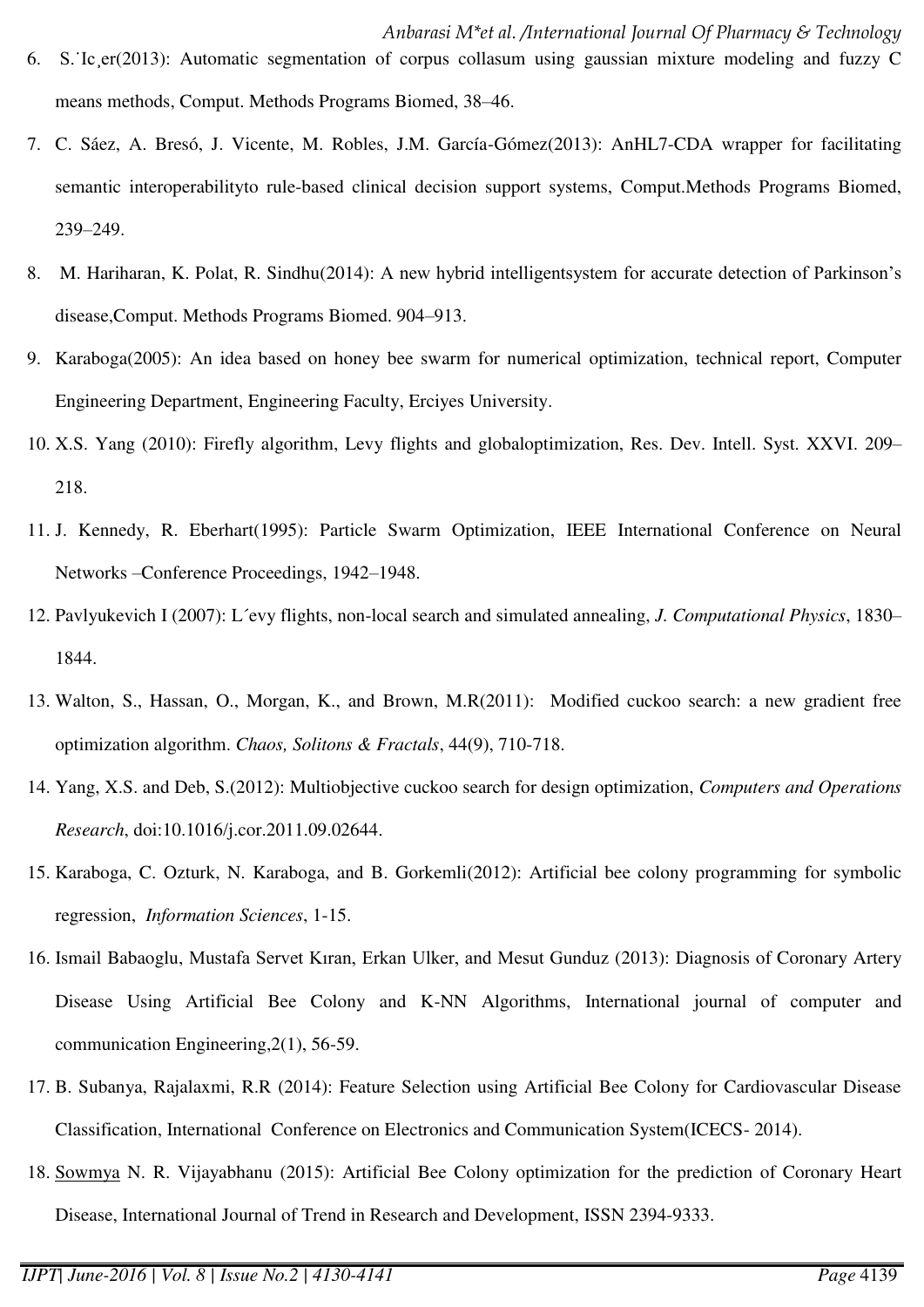- 19. Y. Yang and M. Kamel(2003): Clustering ensemble using swarm intelligence, in Swarm Intelligence Symposium, SIS'03. Proceedings of the 2003 IEEE.
- 20. M. Dorigo, V. Maniezzo, and A. Colorni(1996): he ant system: Optimization by a colony of cooperating agents," IEEE Transactions on Systems, Man and Cybernetics -Part B, 29–41.
- 21. Animesh Dubey, Rajendra Patel and Khyati Choure(2014): An Efficient Data Mining and Ant Colony Optimization technique (DMACO) for Heart Disease Prediction, *International Journal of Advanced Technology and Engineering Exploration.*
- 22. Yang X. S(2008, Nature-Inspired Metaheuristic Algorithms, Luniver Press, 2008.
- 23. Sh. M. Farahani, A. A. Abshouri, B. Nasiri, and M. R. Meybodi(2011): A Gaussian Firefly Algorithm, International Journal of Machine Learning and Computing. 2011.
- 24. *Xin-She Yan(2011):* Chaos-Enhanced Firefly Algorithm with Automatic Parameter Tuning, International Journal of Swarm Intelligence Research, 2011.
- 25. X.-S. Yang(2009): Firefly algorithms for multimodal optimization, in: Stochastic Algorithms: Foundations and Applications, SAGA 2009, Lecture Notes in Computer Sciences,169-178.
- 26. I. Fister, I. Fister Jr., X.-S. Yang, and J. Brest(2013): A comprehensive review of firefly algorithms, Swarm and Evolutionary Computation, 34-46.
- 27. A. H. Gandomi, X.S. Yang, S. Talatahari, A. H. Alavi(2013): Firefly algorithm with chaos, Commun Non linear Sci numer simulat, 89-98.
- 28. Kennedy, J. and Eberhart, R.C(1995): Particle swarm optimization. Proc. IEEE Int'l. Conf. on Neural Networks, IV, 1942-1948. Piscataway, NJ: IEEE Service Center.1995.
- 29. Yang, X. S., and Deb, S(2010): Engineering Optimisation by Cuckoo Search, Int. J. of Mathematical Modelling and Numerical Optimisation, 330-343.
- 30. Tuba, M., Subotic, M., Stanarevic, N(2011): Modified cuckoo search algorithm for unconstrained optimization problems, In: European Computing Conference, 263-268.
- 31. Tuba, M., Subotic, M., Stanarevic, N(2012): Performance of a Modified Cuckoo Search Algorithm for Unconstrained Optimization Problems, J. Faculty of Computer Science, 62-74.
- 32. Pavlyukevich, I(2007): Levy flights, non-local search and simulated annealing, J. Journal of Computational Physics, 1830-1844.